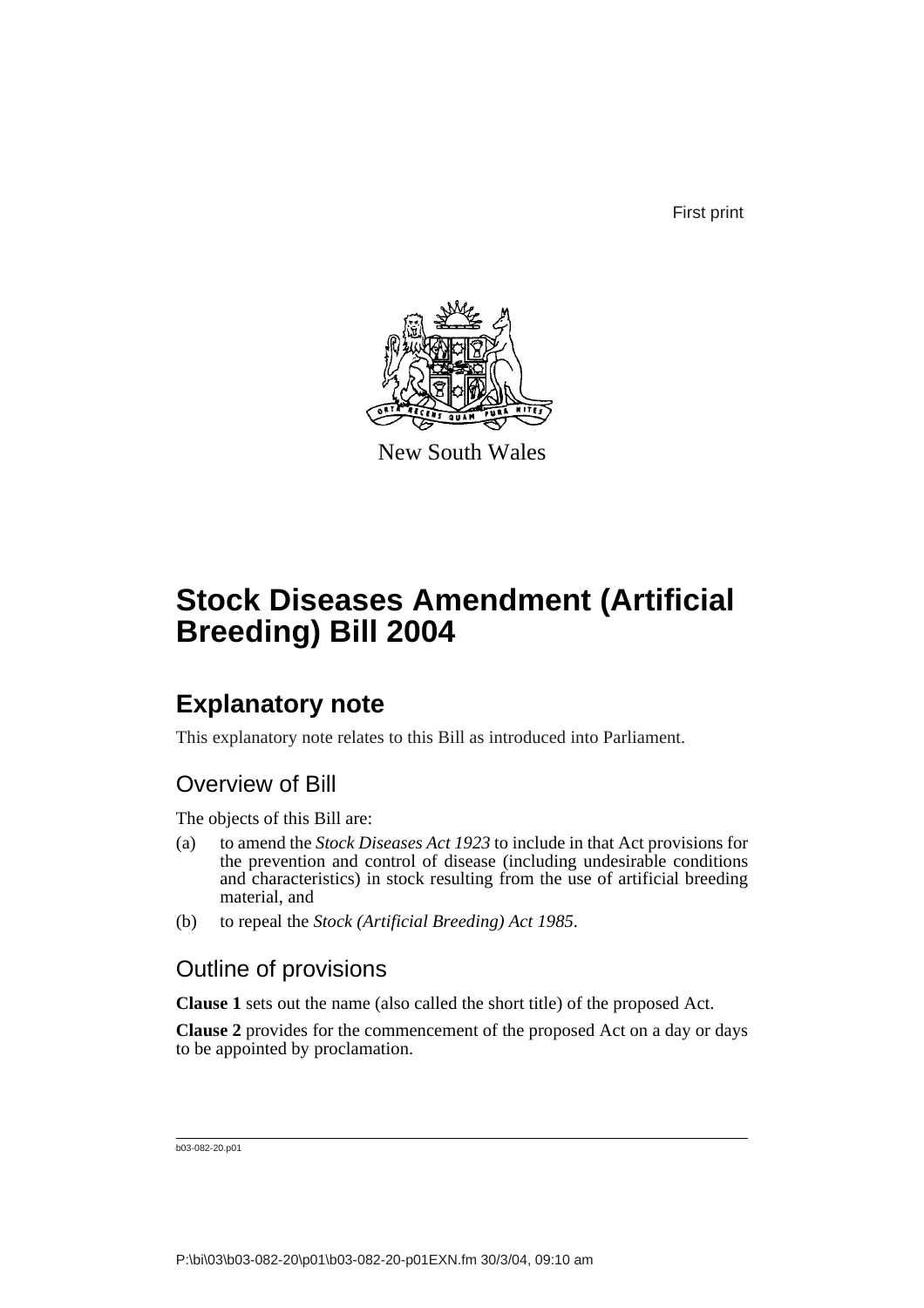Explanatory note

**Clause 3** is a formal provision that gives effect to the amendments to the *Stock Diseases Act 1923* set out in Schedule 1.

**Clause 4** is a formal provision that gives effect to the amendments to the Acts set out in Schedule 2.

**Clause 5** repeals the *Stock (Artificial Breeding) Act 1985* and the *Stock (Artificial Breeding) Regulation 1995*.

#### **Schedule 1 Amendment of Stock Diseases Act 1923**

**Schedule 1 [1] and [6]** provide for a disease or undesirable condition or characteristic that affects stock to be declared to be a disease in artificial breeding material for the purposes of the Act.

**Schedule 1 [2]–[5]** amend existing definitions and insert new definitions in the Act to provide for the application of the Act to artificial breeding material and equipment (*artificial breeding equipment*) used for or in connection with an artificial breeding procedure.

**Schedule 1 [7]–[18]** extend to artificial breeding material and equipment various powers of inspectors under the Act that currently apply in respect of stock and fittings.

**Schedule 1 [19]–[22]** extend the requirement for a veterinary surgeon to notify the discovery of disease or suspected disease in stock to include a requirement to notify the discovery of disease or suspected disease in artificial breeding material.

**Schedule 1 [23]–[32]** extend to diseases in artificial breeding material various provisions of the Act that deal with the declaration of protected areas, the introduction of disease into the State, powers of inspector to stop and search vehicles, quarantine restrictions, quarantine lines and the destruction and disposal of infected stock.

**Schedule 1 [33]** inserts special provision for preventing the spread of disease in stock resulting from the use of artificial breeding material that allows the Minister to issue temporary orders of up to 6 months to:

- (a) prohibit the sale or supply of artificial breeding material or equipment, or
- (b) require that specified action be taken in respect of artificial breeding material or equipment, or
- (c) require the testing of stock for disease prior to the collection of artificial breeding material from the stock.

Explanatory note page 2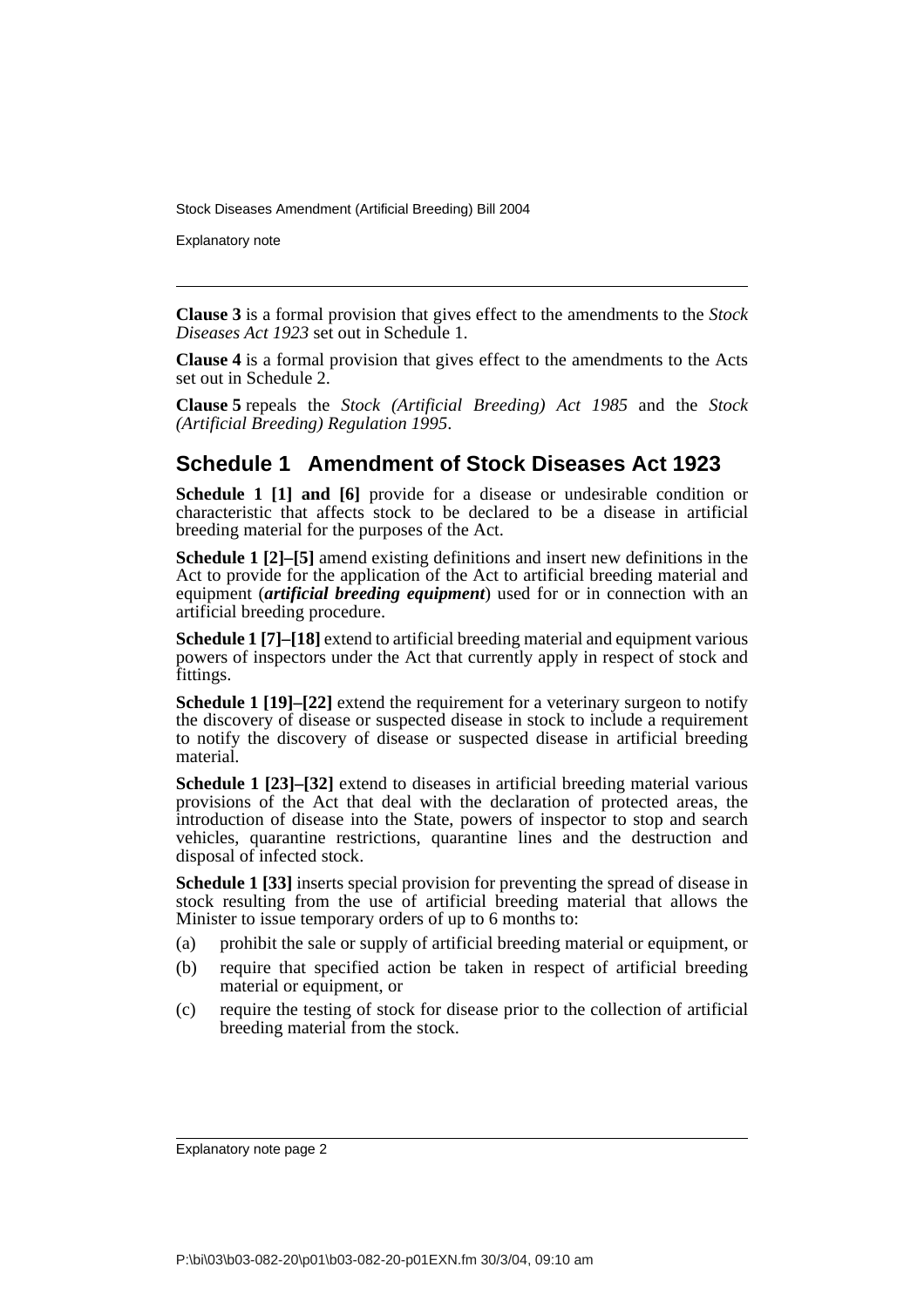Explanatory note

**Schedule 1 [34]–[36]** extend to artificial breeding material and equipment provisions of the Act dealing with seizure, sale and destruction of stock or fittings moved in contravention of the Act.

**Schedule 1 [37]–[43]** extend to artificial breeding material and equipment various offences created by the Act concerning illegal introduction into the State of stock, unlawful movement of stock, the treating of stock as ordered by an inspector, compliance with proclamations, orders and notices and provision of false or misleading information.

**Schedule 1 [44]–[46]** extend to artificial breeding material and equipment provisions of the Act concerning evidence of scientific examinations of stock, and protection for persons from liability.

**Schedule 1 [47]–[54]** extend various regulation-making powers to artificial breeding material and equipment.

**Schedule 1 [55] and [56]** enact consequential savings and transitional provisions.

### **Schedule 2 Amendment of other Acts**

**Schedule 2** makes consequential amendments to other Acts.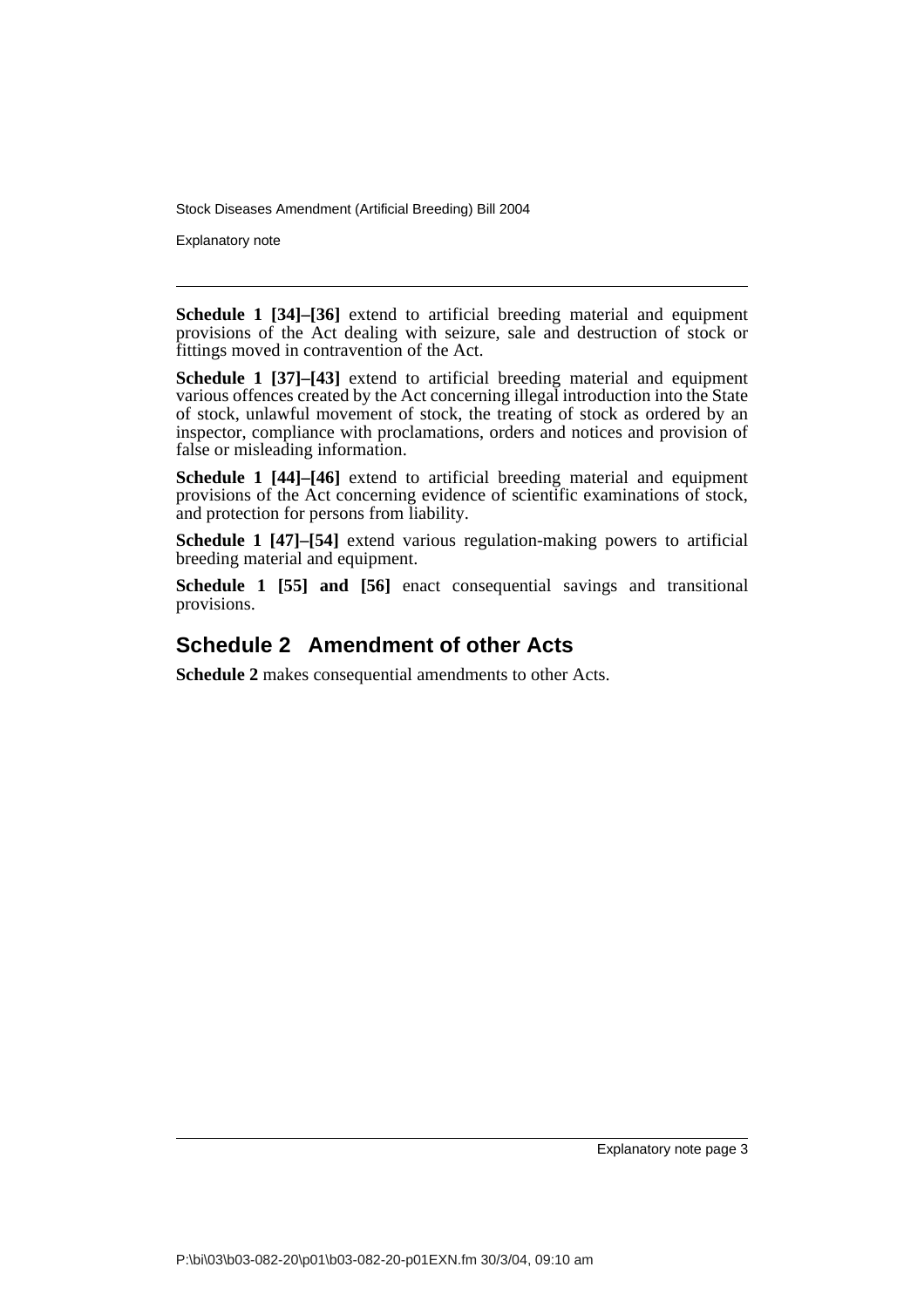Explanatory note

Explanatory note page 4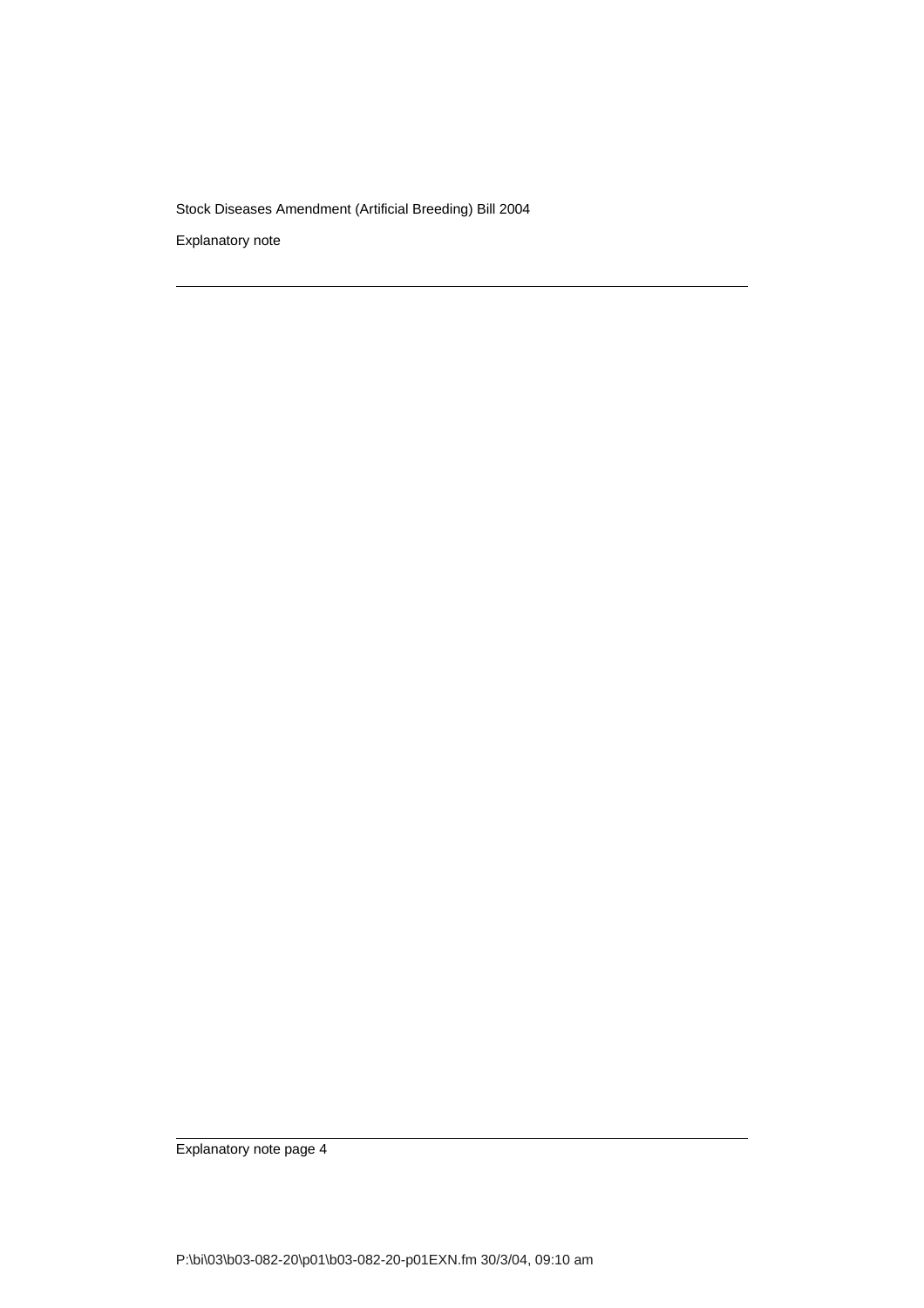First print



New South Wales

# **Stock Diseases Amendment (Artificial Breeding) Bill 2004**

### **Contents**

|             |                                                 | Page |
|-------------|-------------------------------------------------|------|
|             | Name of Act                                     |      |
|             | Commencement                                    | 2    |
|             | Amendment of Stock Diseases Act 1923 No 34      | 2    |
| 4           | Amendment of other Acts                         | 2    |
| $\mathbf b$ | Repeals                                         | 2    |
|             | Schedule 1 Amendment of Stock Diseases Act 1923 | 3    |
|             | Schedule 2 Amendment of other Acts              | 14   |
|             |                                                 |      |

b03-082-20.p01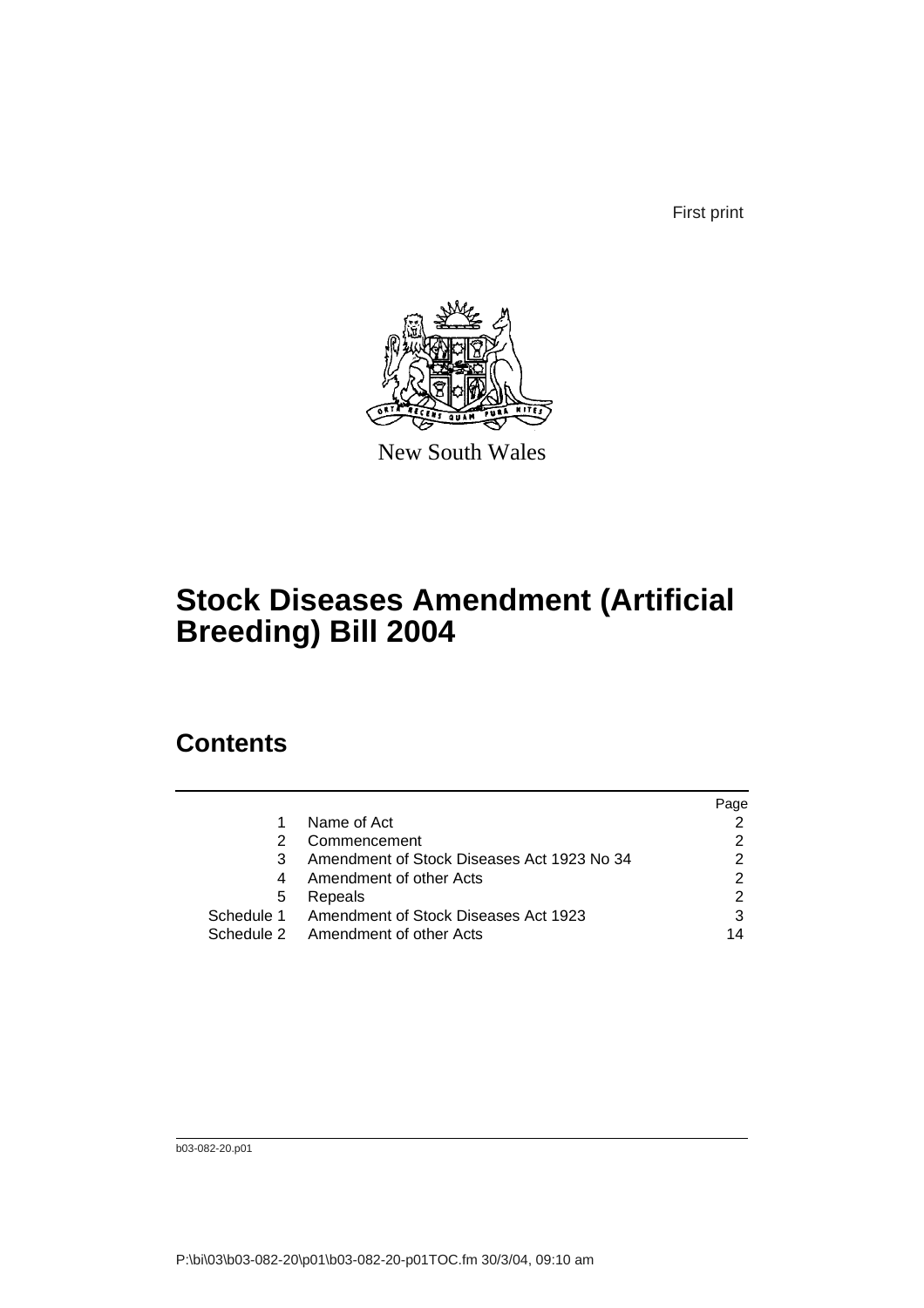**Contents** 

Page

Contents page 2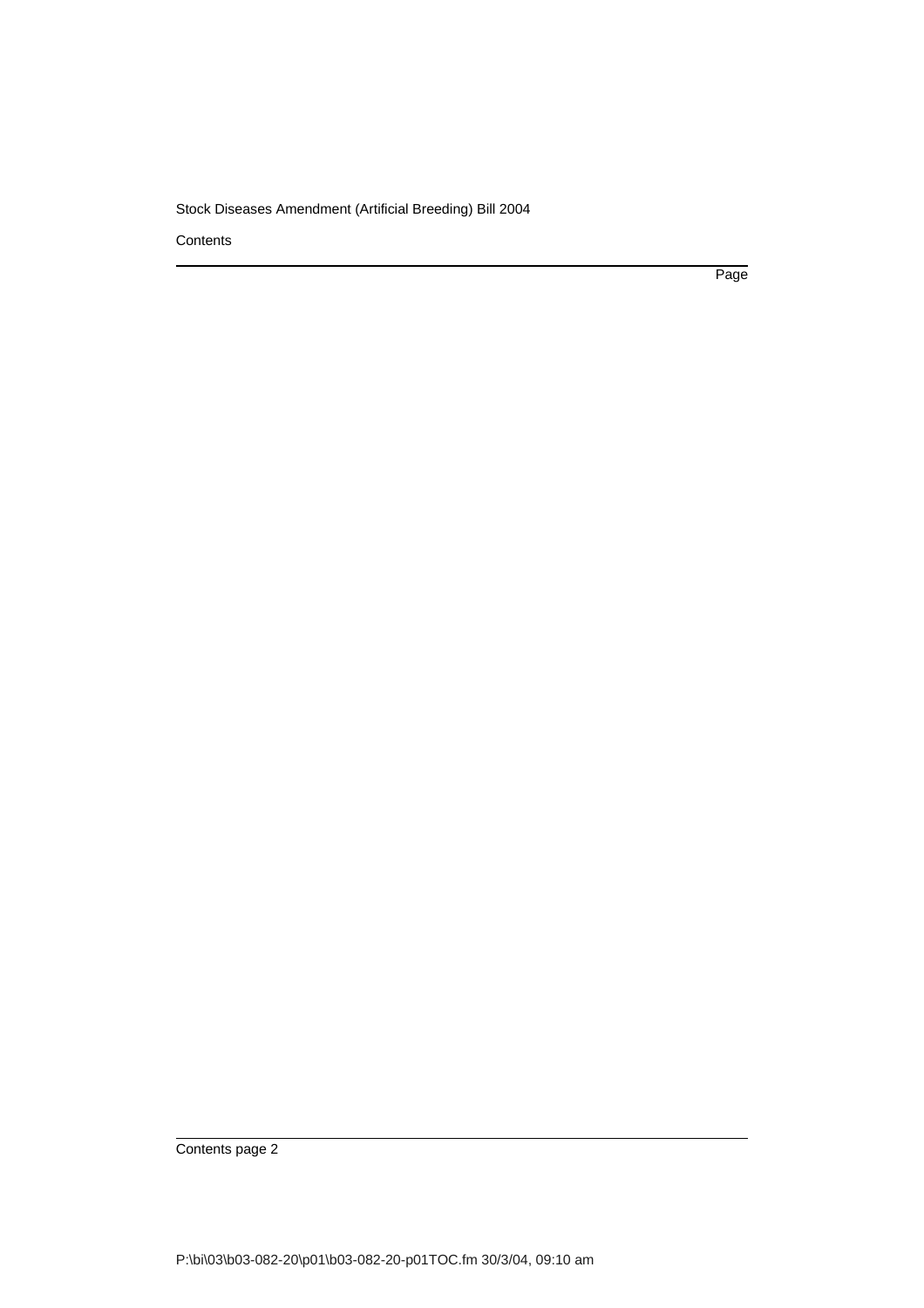

New South Wales

# **Stock Diseases Amendment (Artificial Breeding) Bill 2004**

No , 2004

#### **A Bill for**

An Act to amend the *Stock Diseases Act 1923* with respect to disease in artificial breeding material; to repeal the *Stock (Artificial Breeding) Act 1985*; and for other purposes.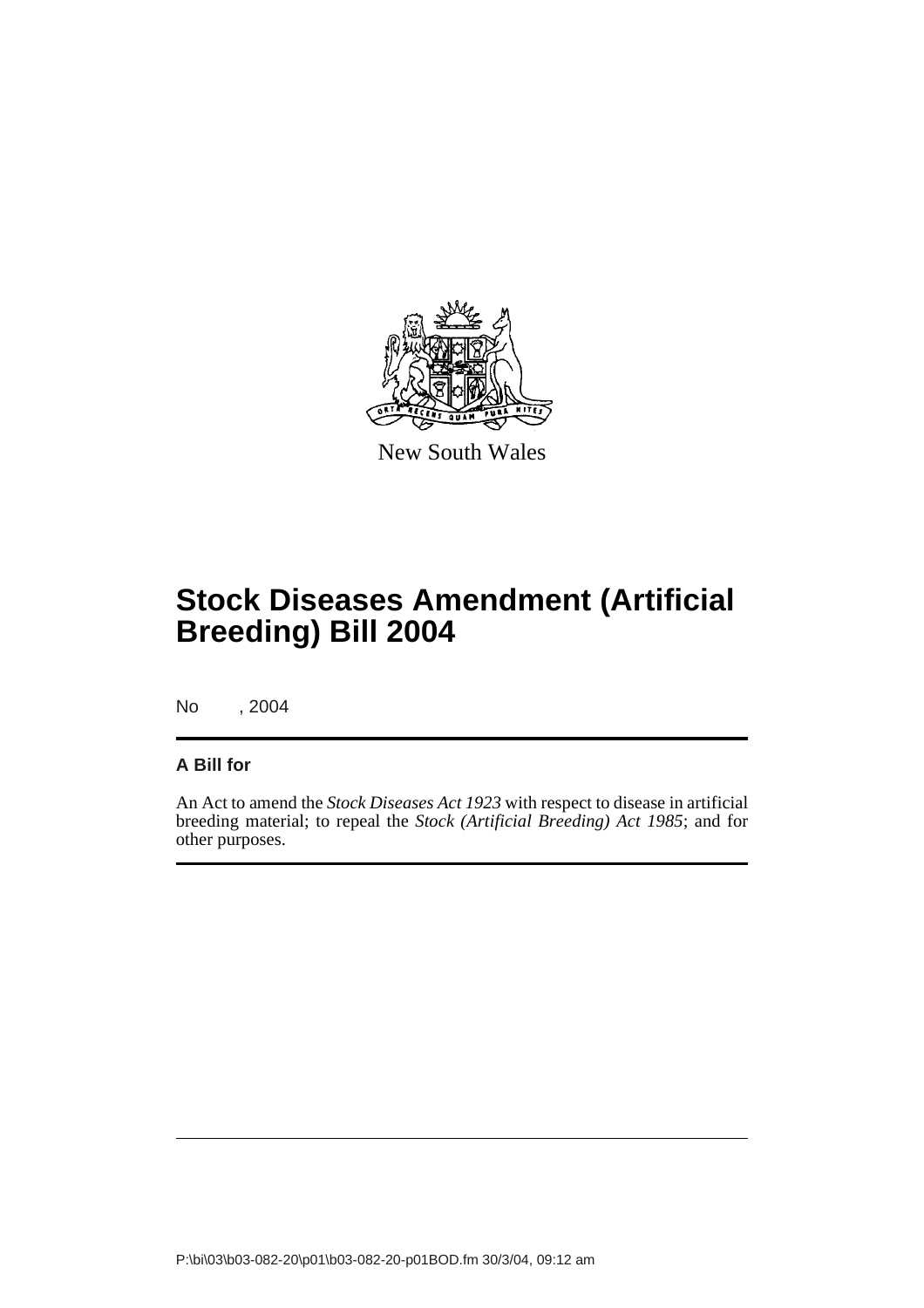<span id="page-7-4"></span><span id="page-7-3"></span><span id="page-7-2"></span><span id="page-7-1"></span><span id="page-7-0"></span>

|              | The Legislature of New South Wales enacts:                                                                                   | 1                   |
|--------------|------------------------------------------------------------------------------------------------------------------------------|---------------------|
| 1            | Name of Act                                                                                                                  | 2                   |
|              | This Act is the Stock Diseases Amendment (Artificial Breeding) Act<br>2004.                                                  | 3<br>$\overline{4}$ |
| $\mathbf{2}$ | <b>Commencement</b>                                                                                                          | 5                   |
|              | This Act commences on a day or days to be appointed by<br>proclamation.                                                      | 6<br>$\overline{7}$ |
| 3            | Amendment of Stock Diseases Act 1923 No 34                                                                                   | 8                   |
|              | The <i>Stock Diseases Act 1923</i> is amended as set out in Schedule 1.                                                      | 9                   |
| 4            | <b>Amendment of other Acts</b>                                                                                               | 10                  |
|              | The Acts specified in Schedule 2 are amended as set out in that<br>Schedule.                                                 | 11<br>12            |
| 5            | <b>Repeals</b>                                                                                                               | 13                  |
|              | The Stock (Artificial Breeding) Act 1985 and the Stock (Artificial<br><i>Breeding</i> ) <i>Regulation 1995</i> are repealed. | 14<br>15            |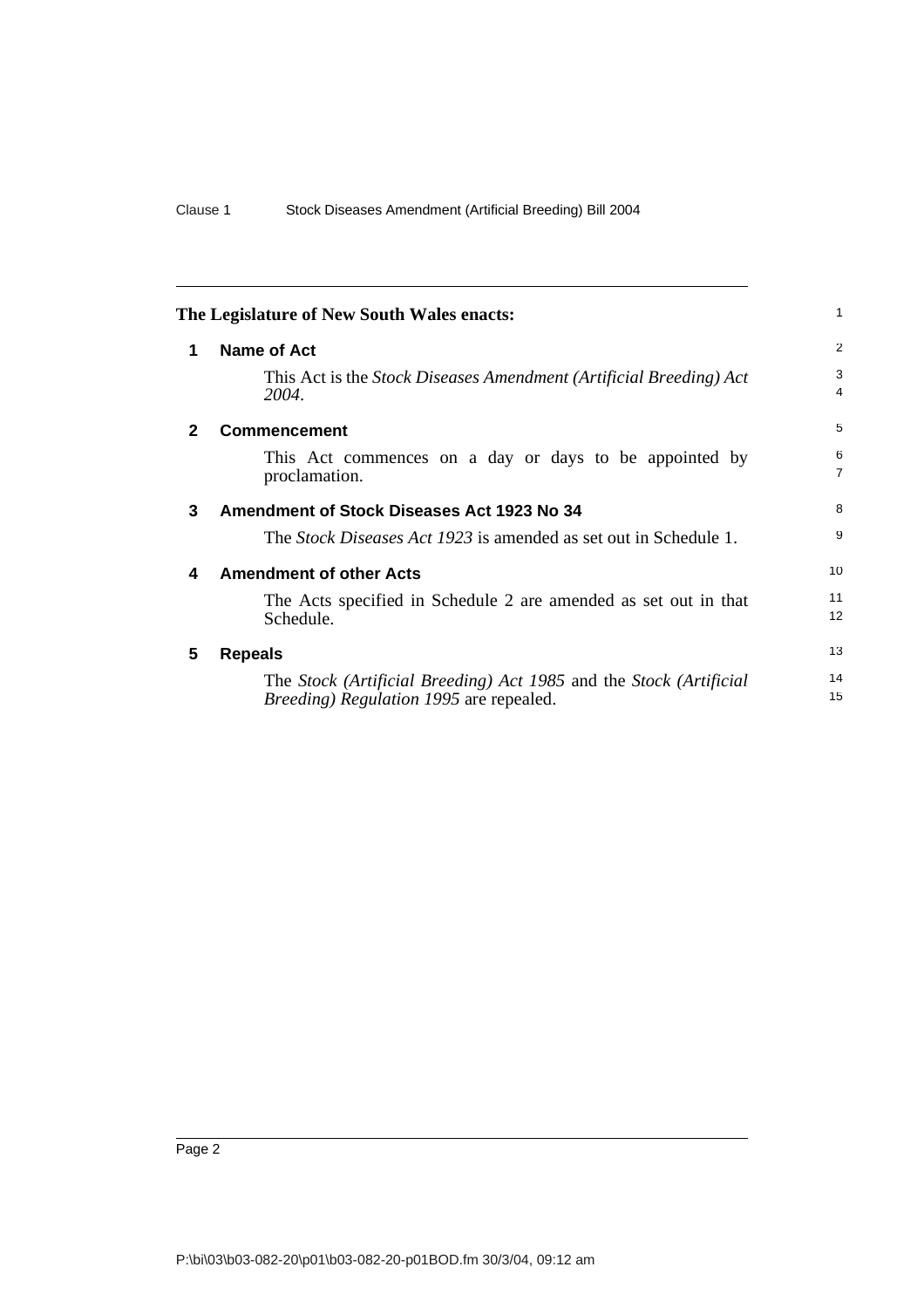Amendment of Stock Diseases Act 1923 Schedule 1

l.

 $\bar{z}$ 

<span id="page-8-0"></span>

|       |                                     |                    | <b>Schedule 1 Amendment of Stock Diseases Act 1923</b><br>(Section 3)                                                                                                                                                                          | $\mathbf{1}$<br>2        |
|-------|-------------------------------------|--------------------|------------------------------------------------------------------------------------------------------------------------------------------------------------------------------------------------------------------------------------------------|--------------------------|
| [1]   | <b>Section 3 Definitions</b>        |                    |                                                                                                                                                                                                                                                | 3                        |
|       |                                     |                    | Omit the definition of <b>Disease</b> in section $3(1)$ . Insert instead:                                                                                                                                                                      | 4                        |
|       |                                     |                    | Disease means:                                                                                                                                                                                                                                 | 5                        |
|       |                                     | (a)                | in stock—any disease, parasite or pest declared under<br>section 4 (a) to be a disease in stock for the purposes of<br>provisions of this Act, and                                                                                             | 6<br>$\overline{7}$<br>8 |
|       |                                     | (b)                | in artificial breeding material—any disease, condition<br>or characteristic declared under section 4 (b) to be a<br>disease in artificial breeding material for the purposes<br>of provisions of this Act.                                     | 9<br>10<br>11<br>12      |
| [2]   | Section 3 (1)                       |                    |                                                                                                                                                                                                                                                | 13                       |
|       | the definition of <b>Fittings</b> . |                    | Insert ", and also includes artificial breeding equipment" after "kept" in                                                                                                                                                                     | 14<br>15                 |
| $[3]$ | Section 3 (1)                       |                    |                                                                                                                                                                                                                                                | 16                       |
|       |                                     |                    | Insert after paragraph (a) of the definition of <i>Infected</i> :                                                                                                                                                                              | 17                       |
|       |                                     | $\left( a1\right)$ | in relation to artificial breeding material—that stock<br>bred from the artificial breeding material may, as a<br>result of being bred from the material, be affected by<br>disease in the material, or                                        | 18<br>19<br>20<br>21     |
| [4]   | Section 3 (1)                       |                    |                                                                                                                                                                                                                                                | 22                       |
|       | Insert in alphabetical order:       |                    |                                                                                                                                                                                                                                                | 23                       |
|       |                                     |                    | Artificial breeding equipment means any plant, machinery,<br>equipment, apparatus, utensil, additive, extender, diluent,<br>material or other thing used or intended to be used for or in<br>connection with an artificial breeding procedure. | 24<br>25<br>26<br>27     |
|       |                                     |                    | <b>Artificial breeding material means semen, ova and embryos</b><br>of any stock.                                                                                                                                                              | 28<br>29                 |
|       |                                     | artificial         | Artificial breeding procedure means each of the procedures<br>of collecting, processing, handling, storing and distributing<br>breeding<br>includes<br>artificial<br>material<br>and<br>insemination and ovum transfer.                        | 30<br>31<br>32<br>33     |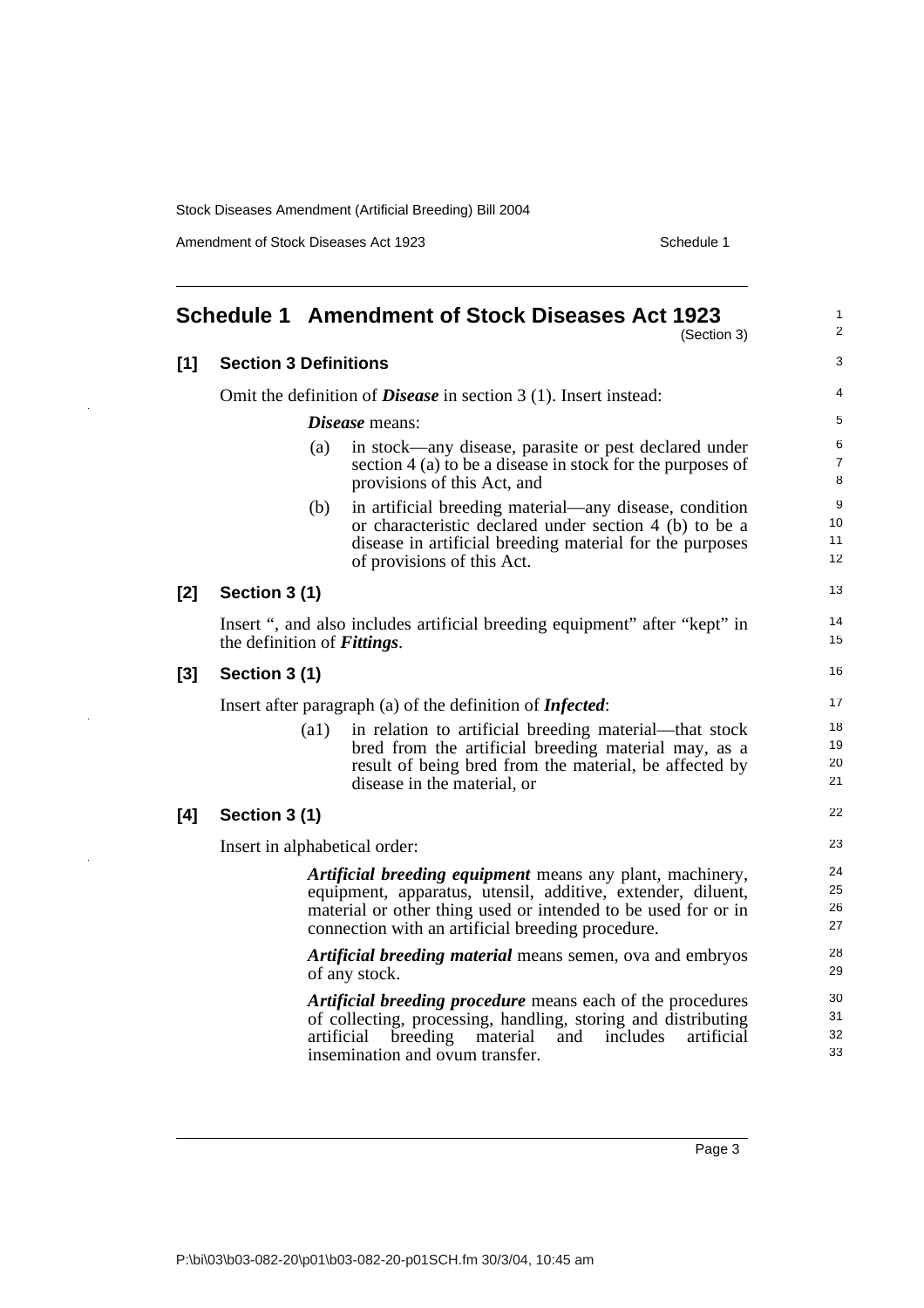Schedule 1 Amendment of Stock Diseases Act 1923

*Ova* means: (a) germ cells of female stock, or (b) cells of female stock that can develop into new members of the same species after maturation and fertilisation, and includes fertilised cells, embryos and foetuses up to the end of the first third of pregnancy, but does not include cells or embryos of an avian species of stock. *Ovum transfer* means any operation by which an ovum is collected from female stock and implanted in other female stock either by way of an intermediate host animal or otherwise. *Semen* means the fluid produced by the reproductory organs of male stock and includes: (a) any part of that fluid, and (b) spermatozoa in any fluid or frozen medium. **[5] Section 3 (4)** Insert after section 3 (3): (4) A reference in this Act to fittings contaminated with disease includes, in the case of a disease in artificial breeding material, a reference to fittings contaminated with infected artificial breeding material. **[6] Section 4** Omit the section. Insert instead: **4 Diseases to which Act applies** The Governor may by proclamation: (a) declare a specified disease, parasite or pest that affects or attacks stock to be a disease in stock for the purposes of the provisions of this Act (or such of those provisions as may be specified in the proclamation), or (b) declare a specified disease or undesirable condition or characteristic that affects stock to be a disease in artificial breeding material for the purposes of the provisions of this Act (or such of those provisions as may be specified in the proclamation). 1  $\mathfrak{p}$ 3 4 5 6 7 8 9 10 11 12 13 14 15 16 17 18 19 20 21 22 23 24 25 26 27 28 29 30 31 32 33 34 35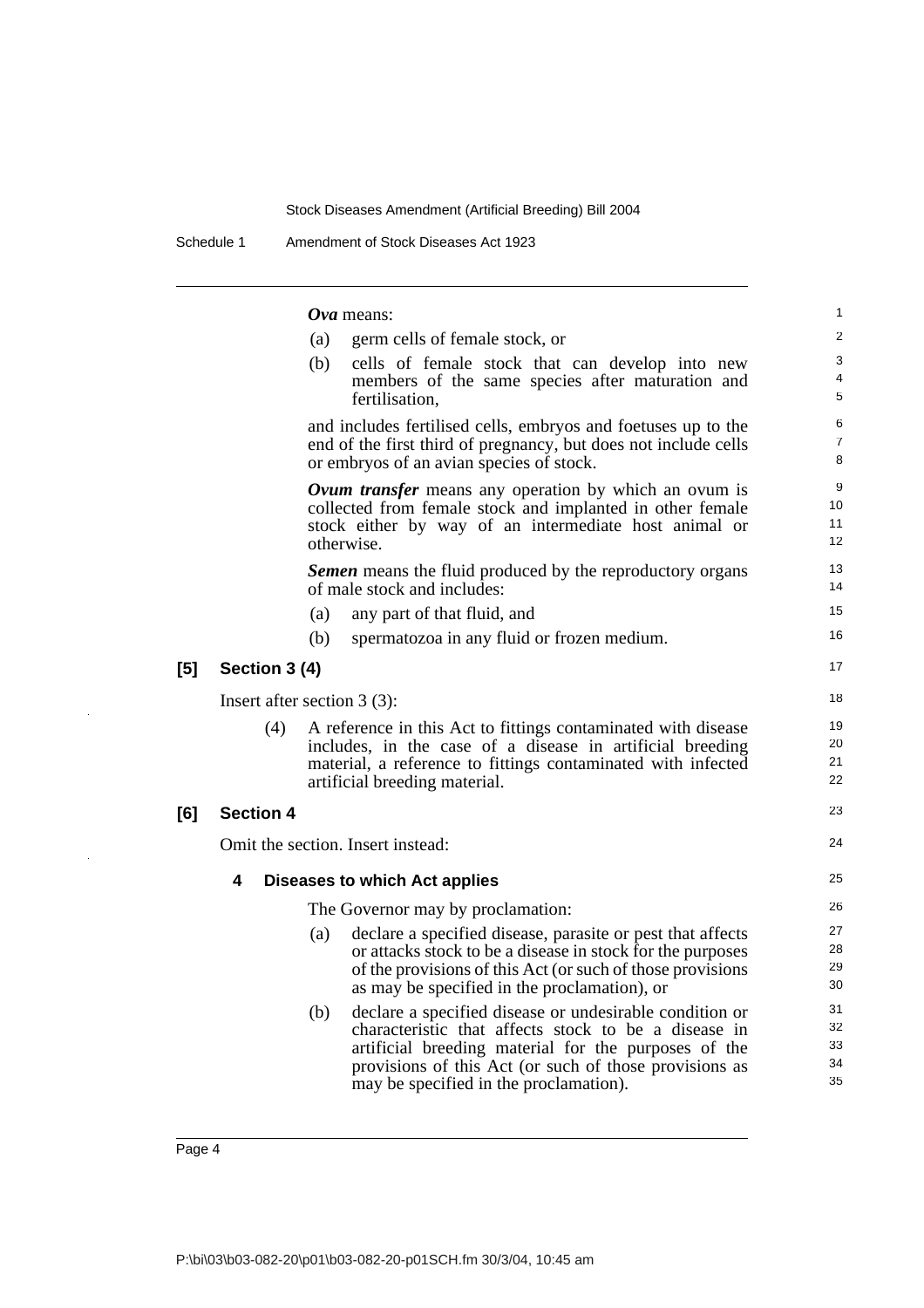| Amendment of Stock Diseases Act 1923 | Schedule 1 |
|--------------------------------------|------------|
|--------------------------------------|------------|

| $[7]$  | <b>Section 7 Powers of inspectors</b>                                                                 |
|--------|-------------------------------------------------------------------------------------------------------|
|        | Omit "stock or carcass or fodder or fittings" from section 7 (1) (a).                                 |
|        | Insert instead "stock, artificial breeding material, carcass, fodder or<br>fittings".                 |
| [8]    | Section 7 (1) (b)                                                                                     |
|        | Omit "stock or carcass".                                                                              |
|        | Insert instead "stock, artificial breeding material or carcass".                                      |
| [9]    | Section 7 (1) (b)                                                                                     |
|        | Omit "stock, carcass, fodder or fittings".                                                            |
|        | Insert instead "stock, artificial breeding material, carcass, fodder or<br>fittings".                 |
| [10]   | Section 7 (1) (bi)                                                                                    |
|        | Insert "or artificial breeding material" after "stock" wherever occurring.                            |
| $[11]$ | Section 7 (1) (bii)                                                                                   |
|        | Insert "or artificial breeding material" after "stock" where firstly and<br>secondly occurring.       |
| [12]   | Section 7 (1) (bii)                                                                                   |
|        | Omit "stock have".                                                                                    |
|        | Insert instead "stock or artificial breeding material has".                                           |
| $[13]$ | <b>Section 7A Questions and inquiries by inspectors</b>                                               |
|        | Insert ", artificial breeding material" after "stock" where firstly occurring<br>in section $7A(1)$ . |
| $[14]$ | Section 7A (1)                                                                                        |
|        | Omit "stock, carcass, fodder or fittings".                                                            |
|        | Insert instead "stock, artificial breeding material, carcass, fodder or<br>fittings".                 |
|        |                                                                                                       |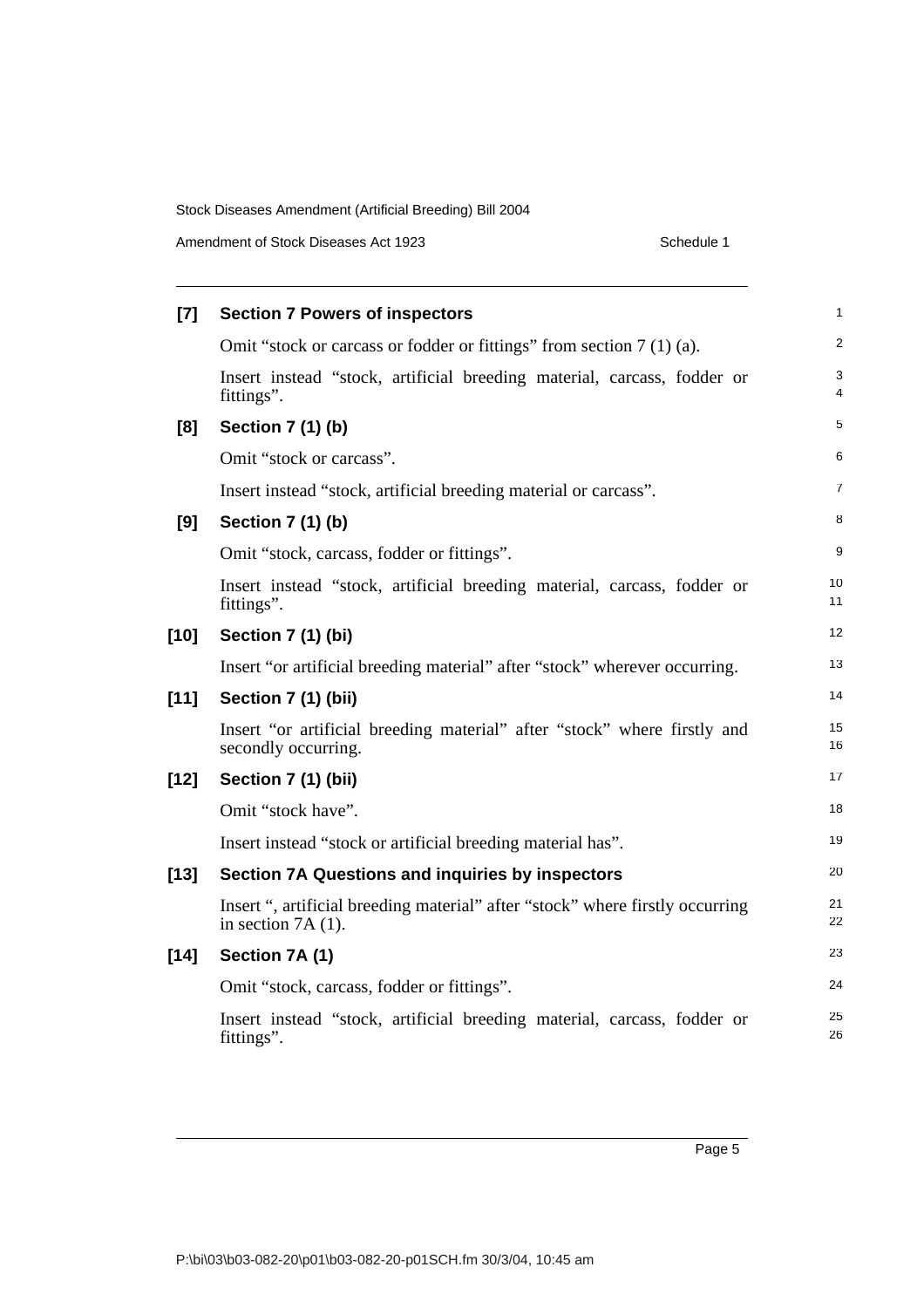Schedule 1 Amendment of Stock Diseases Act 1923

#### **[15] Section 7A (1)** Omit "that stock, carcass or fodder or those fittings". Insert instead "the stock, artificial breeding material, carcass, fodder or fittings". **[16] Section 7A (2)** Omit "the stock, carcass". Insert instead "the stock, artificial breeding material, carcass". **[17] Section 8 Further powers of inspectors** Insert after section 8 (1): (1AA) When any artificial breeding material on land or premises is found by an inspector to be diseased or suspected by the inspector of being diseased, the inspector may by notice in writing served on a person who is the owner or occupier of the land or premises require the person to keep the artificial breeding material on the land or premises for a specified period of up to 40 days. **[18] Section 8 (3A)** Insert after section 8 (3): (3A) An inspector may, with the approval of the Chief, Division of Animal Industries, extend the period for which artificial breeding material is required to be kept on land or premises under subsection (1AA) for a further period (not exceeding 40 days) specified in a further notice in writing given to the owner or occupier of the land or premises. **[19] Section 9 Occupier etc to give notice** Insert after section 9 (2): (2A) Subject to subsection (4), every veterinary surgeon who, as a result of an examination or consultation concerning any stock or artificial breeding material, is of the opinion or suspects that artificial breeding material is diseased, must give written notice in accordance with subsection (3AA) within a period of 1  $\mathfrak{p}$ 3 4 5 6 7 8 9 10 11 12 13 14 15 16 17 18 19 20 21 22 23 24 25 26 27 28 29 30 31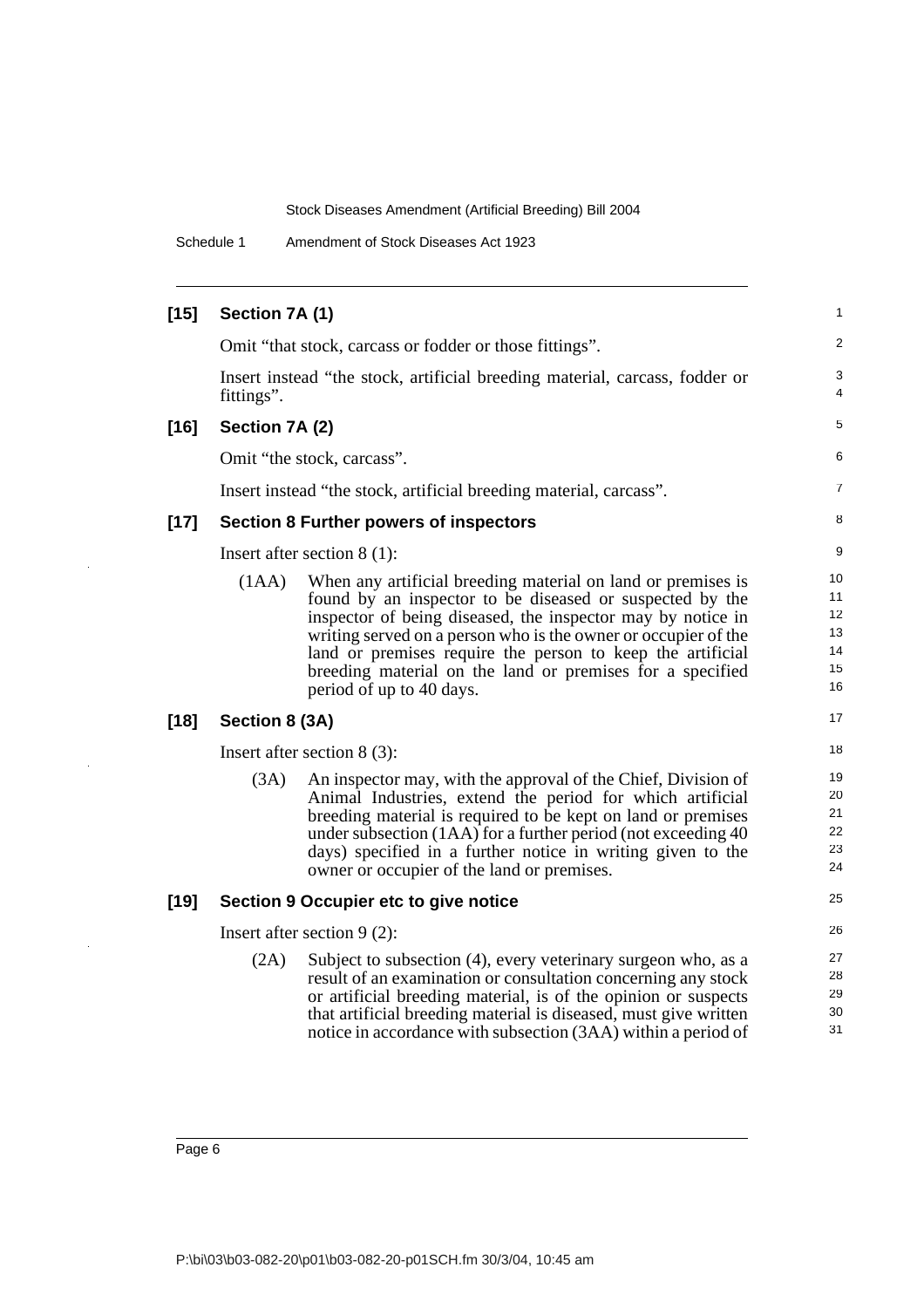Amendment of Stock Diseases Act 1923 Schedule 1

|        |                 |     | 48 hours after he or she examined or was consulted with<br>respect to the stock or artificial breeding material.                                                                                                                             | 1<br>$\overline{c}$        |
|--------|-----------------|-----|----------------------------------------------------------------------------------------------------------------------------------------------------------------------------------------------------------------------------------------------|----------------------------|
|        |                 |     | Maximum penalty: 100 penalty units.                                                                                                                                                                                                          | 3                          |
|        | (2B)            |     | A written notice referred to in subsection (2A) is to be given<br>to the Senior Field Veterinary Officer for the rural lands<br>protection district in which the stock or artificial breeding<br>material is then located.                   | 4<br>5<br>6<br>7           |
| $[20]$ | Section 9 (3AA) |     |                                                                                                                                                                                                                                              | 8                          |
|        |                 |     | Omit the subsection. Insert instead:                                                                                                                                                                                                         | 9                          |
|        | (3AA)           |     | The notice must state the following matters to the best of the<br>knowledge of the person giving the notice:                                                                                                                                 | 10<br>11                   |
|        |                 | (a) | the nature of the disease,                                                                                                                                                                                                                   | 12                         |
|        |                 | (b) | in the case of a disease in stock, the number and<br>description of the stock and of the stock that are<br>diseased or believed to be or suspected of being<br>diseased.                                                                     | 13<br>14<br>15<br>16       |
|        |                 | (c) | in the case of a disease in artificial breeding material,<br>the nature and quantity of the artificial breeding<br>material and of the artificial breeding material that is<br>diseased or believed to be or suspected of being<br>diseased, | 17<br>18<br>19<br>20<br>21 |
|        |                 | (d) | the location of the stock or artificial breeding material,                                                                                                                                                                                   | 22                         |
|        |                 | (e) | the name and address of the owner of the stock or<br>artificial breeding material,                                                                                                                                                           | 23<br>24                   |
|        |                 | (f) | the name of the occupier of the land or premises where<br>the stock or artificial breeding material is located,                                                                                                                              | 25<br>26                   |
|        |                 | (g) | if the stock are travelling, the name and address of the<br>person in charge of the stock.                                                                                                                                                   | 27<br>28                   |
| $[21]$ | Section 9 (4)   |     |                                                                                                                                                                                                                                              | 29                         |
|        |                 |     | Omit "subsection $(1)$ or $(2)$ ".                                                                                                                                                                                                           | 30                         |
|        |                 |     | Insert instead "subsection $(1)$ , $(2)$ or $(2A)$ ".                                                                                                                                                                                        | 31                         |
| $[22]$ | Section 9 (4)   |     |                                                                                                                                                                                                                                              | 32                         |
|        |                 |     | Omit "inspector". Insert instead "Senior Field Veterinary Officer".                                                                                                                                                                          | 33                         |
|        |                 |     |                                                                                                                                                                                                                                              |                            |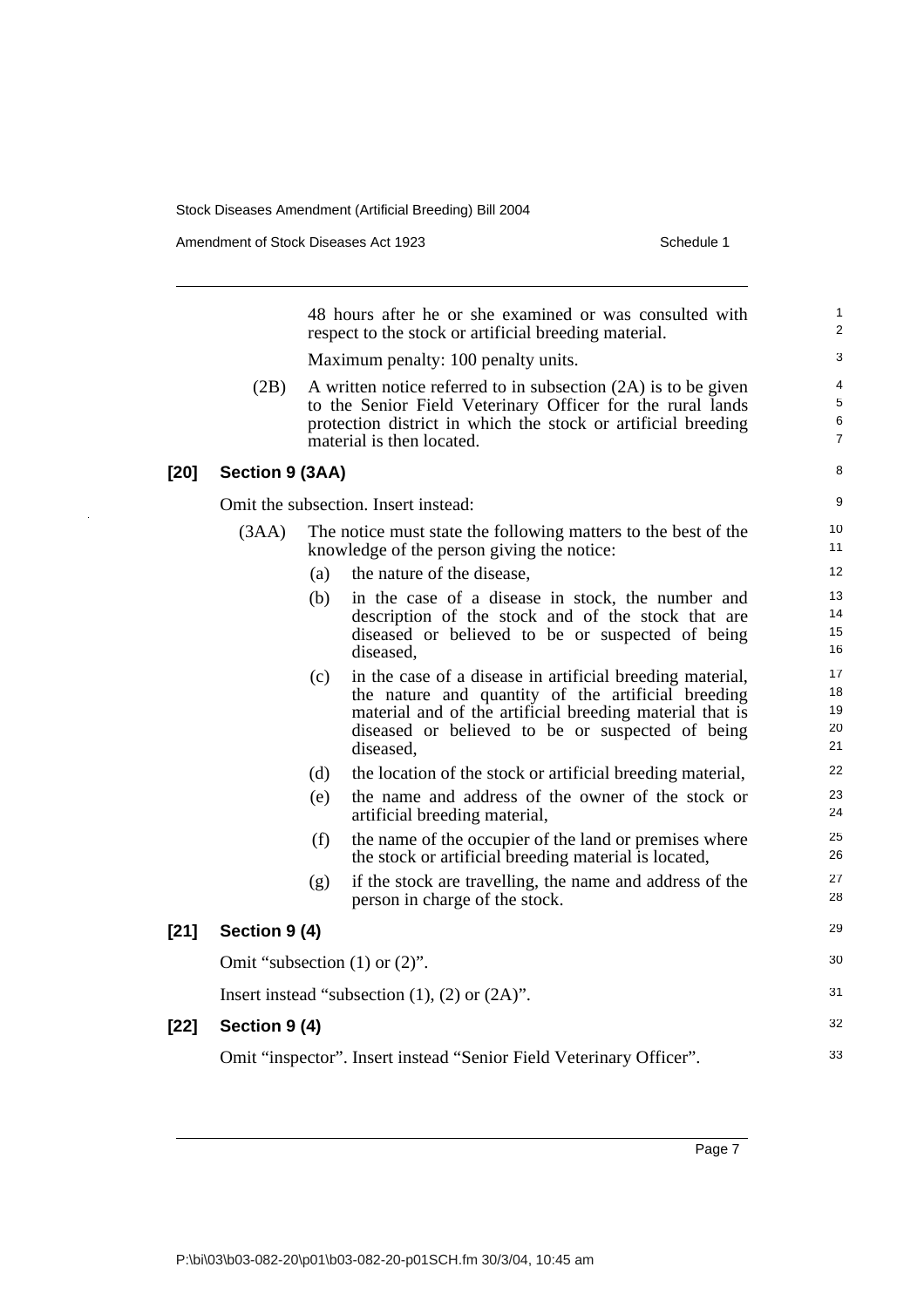Schedule 1 Amendment of Stock Diseases Act 1923

| $[23]$ |                                | Section 11A Protected areas and protected (control) areas                                                                                                                                                                                                                                             | $\mathbf{1}$               |
|--------|--------------------------------|-------------------------------------------------------------------------------------------------------------------------------------------------------------------------------------------------------------------------------------------------------------------------------------------------------|----------------------------|
|        |                                | Insert "artificial breeding material," before "carcass" in section 11A (1).                                                                                                                                                                                                                           | 2                          |
| $[24]$ | Section 11A (2)                |                                                                                                                                                                                                                                                                                                       | 3                          |
|        |                                | Insert "or artificial breeding material" after "stock".                                                                                                                                                                                                                                               | 4                          |
| $[25]$ |                                | Section 11B Protection against importation of diseased stock etc                                                                                                                                                                                                                                      | 5                          |
|        |                                | Insert "artificial breeding material," after "stock," wherever occurring.                                                                                                                                                                                                                             | 6                          |
| $[26]$ |                                | <b>Section 12 Further powers of Minister</b>                                                                                                                                                                                                                                                          | $\overline{7}$             |
|        |                                | Insert "artificial breeding material," before "carcass" wherever occurring.                                                                                                                                                                                                                           | 8                          |
| $[27]$ | vehicles etc                   | Section 12A Powers of inspectors to stop, enter and search                                                                                                                                                                                                                                            | 9<br>10                    |
|        |                                | Insert "artificial breeding material," before "carcass" wherever occurring<br>in section $12A(3)$ and $(5)(b)$ .                                                                                                                                                                                      | 11<br>12                   |
| $[28]$ | <b>Section 14 Quarantine</b>   |                                                                                                                                                                                                                                                                                                       | 13                         |
|        | Insert after section $14(4)$ : |                                                                                                                                                                                                                                                                                                       | 14                         |
|        | (4A)                           | The regulations or orders of an inspector under subsection (4)<br>can extend to the course of action to be taken in respect of<br>artificial breeding material on the land concerned by the<br>owner or occupier of the land or the owner or person in charge<br>of the artificial breeding material. | 15<br>16<br>17<br>18<br>19 |
| $[29]$ |                                | <b>Section 15 Quarantine lines</b>                                                                                                                                                                                                                                                                    | 20                         |
|        |                                | Insert "artificial breeding material," before "carcass" in section 15 (1).                                                                                                                                                                                                                            | 21                         |
| $[30]$ |                                | Section 17 Power to order destruction                                                                                                                                                                                                                                                                 | 22                         |
|        |                                | Insert "or infected artificial breeding material" after "infected stock"<br>where firstly and lastly occurring in section $17(1)$ .                                                                                                                                                                   | 23<br>24                   |
| $[31]$ | <b>Section 17 (2)</b>          |                                                                                                                                                                                                                                                                                                       | 25                         |
|        |                                | Omit the subsection. Insert instead:                                                                                                                                                                                                                                                                  | 26                         |
|        | (2)                            | An order may be given to a person to destroy or dispose of<br>stock or artificial breeding material or any carcass, or<br>produce, of stock, or fodder or other thing used in connection<br>with stock or artificial breeding material, if the stock, artificial                                      | 27<br>28<br>29<br>30       |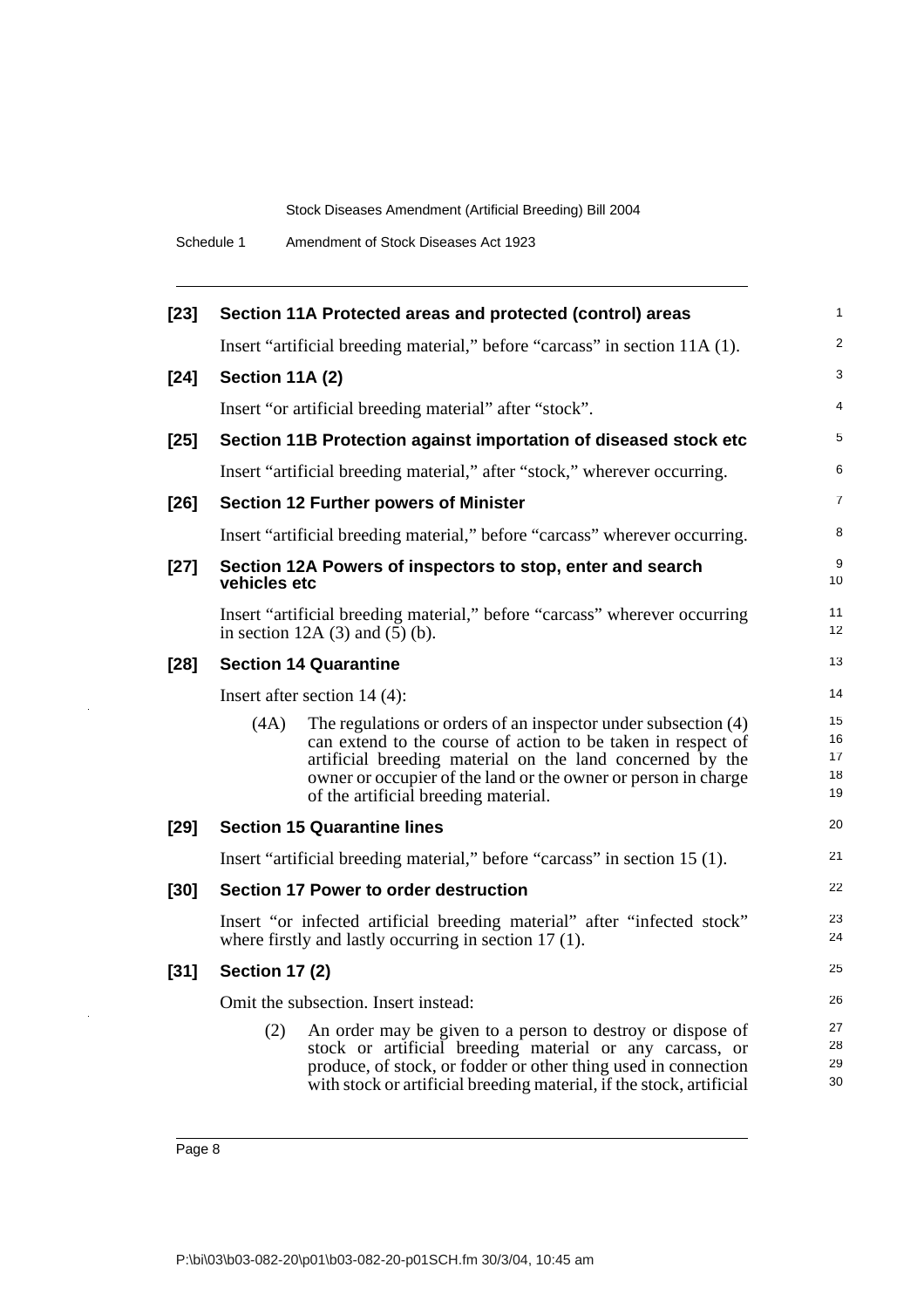Amendment of Stock Diseases Act 1923 Schedule 1

 $\bar{z}$ 

|        |     |                                 |           | breeding material, carcass, produce, fodder or other thing is in<br>a quarantine area, protected area or protected (control) area.<br>For the purposes of this subsection, it does not matter whether<br>the stock or artificial breeding material is infected or not.                                                             | $\mathbf{1}$<br>$\overline{2}$<br>3<br>4 |
|--------|-----|---------------------------------|-----------|------------------------------------------------------------------------------------------------------------------------------------------------------------------------------------------------------------------------------------------------------------------------------------------------------------------------------------|------------------------------------------|
| $[32]$ |     | Section 17 (3) (b)              |           |                                                                                                                                                                                                                                                                                                                                    | 5                                        |
|        |     |                                 |           | Insert "artificial breeding material," before "carcass" wherever occurring.                                                                                                                                                                                                                                                        | 6                                        |
| $[33]$ |     | Part 4, Division 4              |           |                                                                                                                                                                                                                                                                                                                                    | $\overline{7}$                           |
|        |     | <b>Insert after Division 3:</b> |           |                                                                                                                                                                                                                                                                                                                                    | 8                                        |
|        |     | <b>Division 4</b>               |           | Special provision for artificial breeding<br>material                                                                                                                                                                                                                                                                              | 9<br>10                                  |
|        | 17A | material                        |           | Orders to prevent spread of disease in artificial breeding                                                                                                                                                                                                                                                                         | 11<br>12                                 |
|        |     | (1)                             | by order: | The Minister may, for the purpose of preventing the spread of<br>disease resulting from the use of artificial breeding material,                                                                                                                                                                                                   | 13<br>14<br>15                           |
|        |     |                                 | (a)       | prohibit the sale or supply, or the use for or in<br>connection with an artificial breeding procedure, of<br>artificial breeding material taken from specified stock,<br>$\alpha$                                                                                                                                                  | 16<br>17<br>18<br>19                     |
|        |     |                                 | (b)       | prohibit the sale or supply, or the use for or in<br>connection with an artificial breeding procedure, of<br>artificial breeding equipment used for or in connection<br>with an artificial breeding procedure involving<br>specified stock or involving artificial breeding material<br>taken from specified stock, or             | 20<br>21<br>22<br>23<br>24<br>25         |
|        |     |                                 | (c)       | require the owner or person in charge of artificial<br>breeding material taken from specified stock to take<br>specified action in respect of that artificial breeding<br>material, or                                                                                                                                             | 26<br>27<br>28<br>29                     |
|        |     |                                 | (d)       | require the owner or person in charge of artificial<br>breeding equipment used for or in connection with an<br>artificial breeding procedure involving specified stock<br>or involving artificial breeding material taken from<br>specified stock to take specified action in respect of that<br>artificial breeding equipment, or | 30<br>31<br>32<br>33<br>34<br>35         |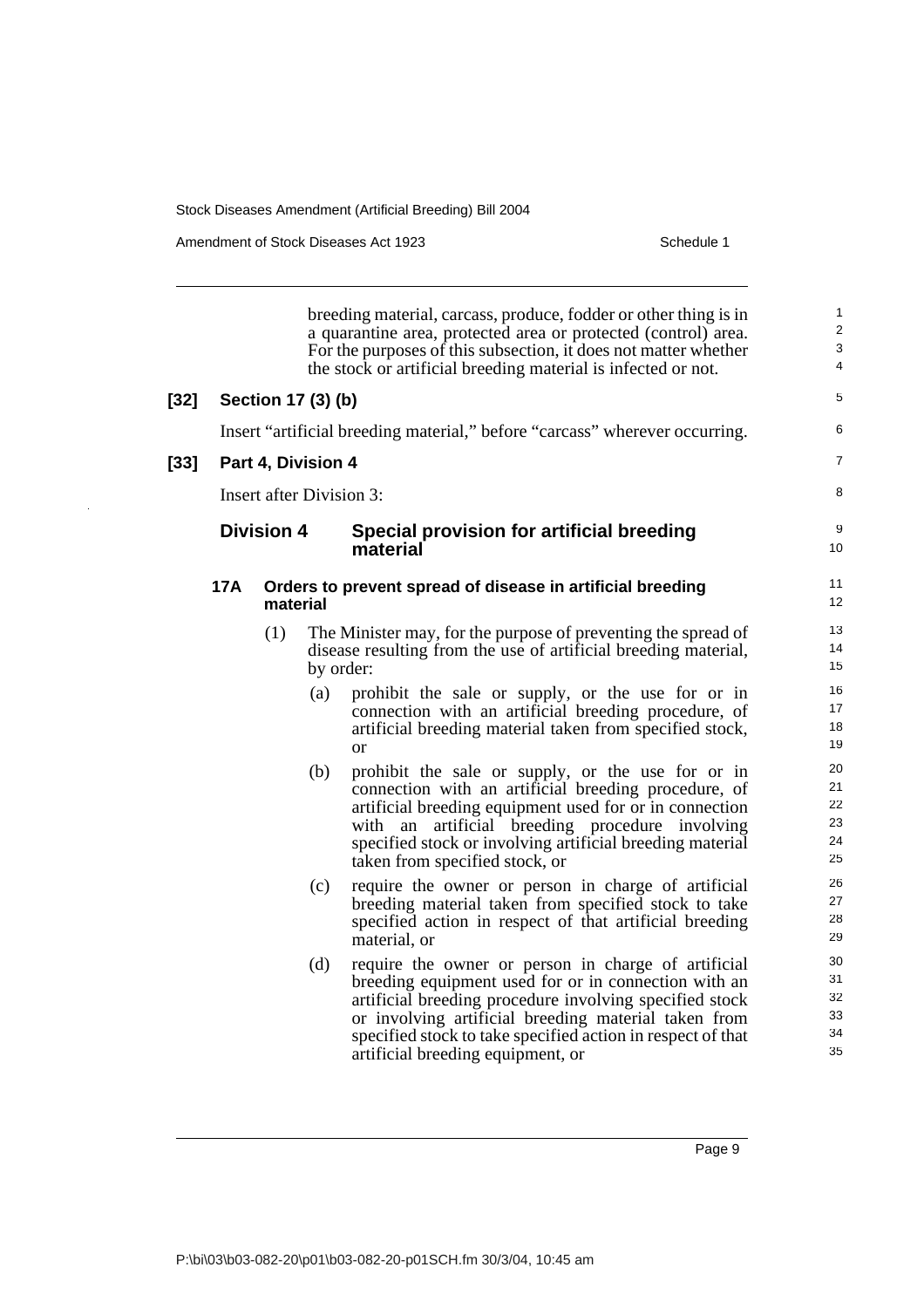|        |                       | (e) | order the owner or person in charge of specified stock<br>to cause the stock to be tested for disease in a specified<br>manner prior to the collection of artificial breeding<br>material from the stock. | $\mathbf{1}$<br>$\overline{2}$<br>3<br>$\overline{4}$ |
|--------|-----------------------|-----|-----------------------------------------------------------------------------------------------------------------------------------------------------------------------------------------------------------|-------------------------------------------------------|
|        | (2)                   |     | The action that a person can be required to take in respect of<br>artificial breeding material or artificial breeding equipment by<br>an order under this section is any of the following:                | 5<br>6<br>$\overline{7}$                              |
|        |                       | (a) | the testing of the material or equipment in a specified<br>manner,                                                                                                                                        | 8<br>9                                                |
|        |                       | (b) | the storing of the material or equipment in a specified<br>manner.                                                                                                                                        | 10<br>11                                              |
|        |                       | (c) | the disposal or destruction of the material or equipment<br>in a specified manner,                                                                                                                        | 12<br>13                                              |
|        |                       | (d) | such other action as may be prescribed by the<br>regulations.                                                                                                                                             | 14<br>15                                              |
|        | (3)                   |     | An order under this section can specify stock by reference to<br>individuals or by reference to type, breed, blood line or<br>species of the stock or characteristics of the stock.                       | 16<br>17<br>18                                        |
|        | (4)                   |     | An order under subsection (1):                                                                                                                                                                            | 19                                                    |
|        |                       | (a) | may be general or limited in its application to a<br>specified part of the State, and                                                                                                                     | 20<br>21                                              |
|        |                       | (b) | may prohibit an activity absolutely or subject to<br>specified exceptions or to compliance with specified<br>conditions.                                                                                  | 22<br>23<br>24                                        |
|        | (5)                   |     | An order under this section is (unless revoked sooner)<br>revoked 6 months after the date on which the order was<br>published in the Gazette.                                                             | 25<br>26<br>27                                        |
|        | (6)                   |     | Sections 39, 40 and 41 of the <i>Interpretation Act 1987</i> apply to<br>an order under this section in the same way as they apply to a<br>statutory rule within the meaning of that Act.                 | 28<br>29<br>30                                        |
| $[34]$ |                       |     | Section 19 Power to seize stock etc                                                                                                                                                                       | 31                                                    |
|        | section $19(1)$ .     |     | Insert "or artificial breeding material" after "stock" wherever occurring in                                                                                                                              | 32<br>33                                              |
| $[35]$ | <b>Section 19 (2)</b> |     |                                                                                                                                                                                                           | 34                                                    |
|        |                       |     | Insert "or artificial breeding material" after "Any stock".                                                                                                                                               | 35                                                    |
|        |                       |     |                                                                                                                                                                                                           |                                                       |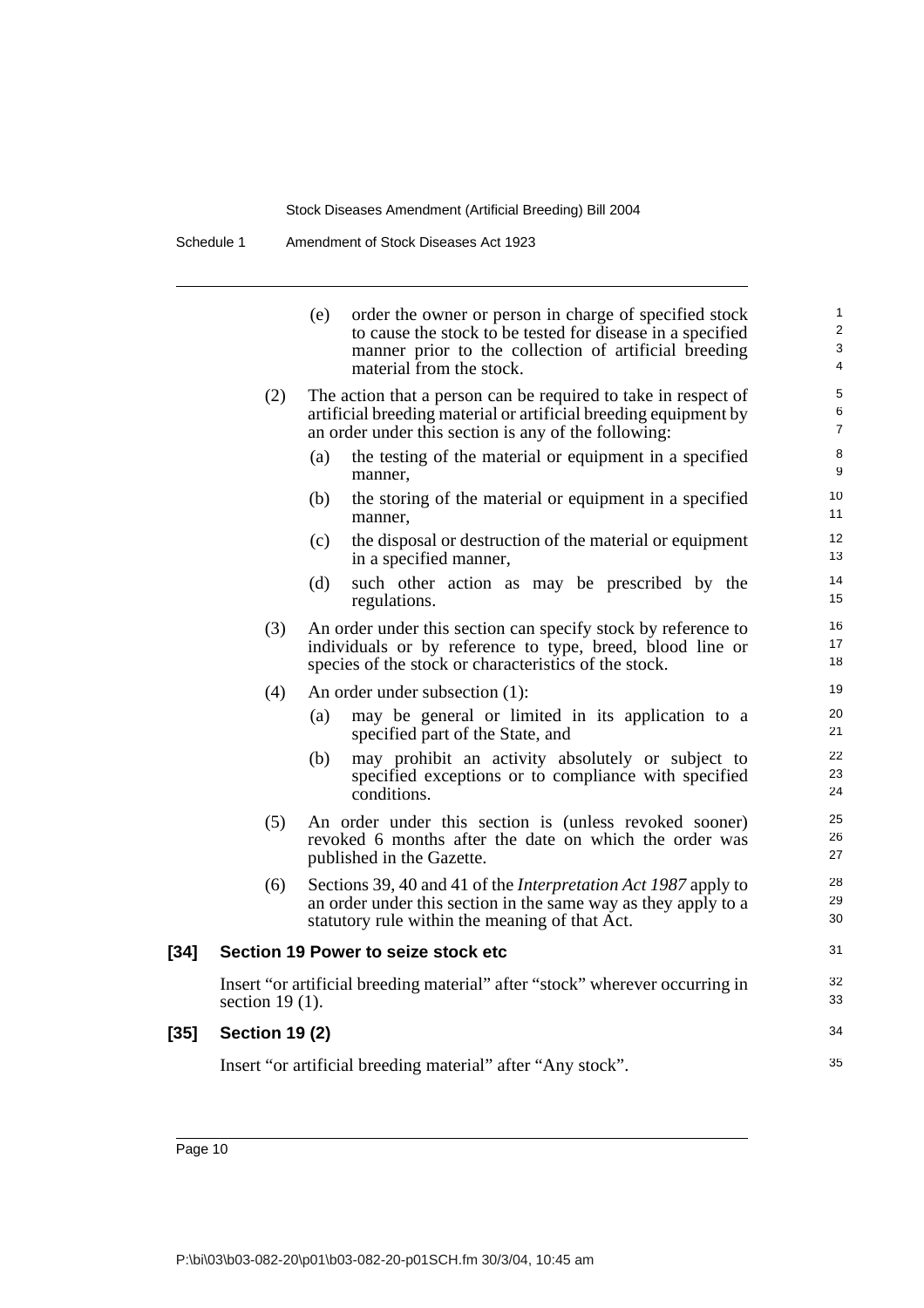| Amendment of Stock Diseases Act 1923 | Schedule 1 |
|--------------------------------------|------------|
|                                      |            |

| $[36]$ | Section 19 (2) and (3)                                                                                       | 1        |
|--------|--------------------------------------------------------------------------------------------------------------|----------|
|        | Insert "artificial breeding material," before "carcass" wherever occurring.                                  | 2        |
| $[37]$ | Section 20 Illegal introduction of stock or artificial breeding<br>material                                  | 3<br>4   |
|        | Insert "artificial breeding material or" before "stock" wherever occurring.                                  | 5        |
| $[38]$ | Section 20C Movement of stock and artificial breeding material                                               | 6        |
|        | Insert "artificial breeding material," before "carcass" in the definition of<br>stock in section 20C $(6)$ . | 7<br>8   |
| $[39]$ | Section 20FA Treatment or seizure of stock etc                                                               | 9        |
|        | Insert "artificial breeding material," before "carcass" in section 20FA (3).                                 | 10       |
| [40]   | Section 20H Compliance with proclamations, orders,<br>undertakings etc                                       | 11<br>12 |
|        | Insert "or artificial breeding material" after "stock" in section 20H (1)<br>$(c1)$ .                        | 13<br>14 |
| [41]   | Section 20J Providing false or misleading information                                                        | 15       |
|        | Omit "disposition of stock" from section 20J (2).                                                            | 16       |
|        | Insert instead "disposition of stock or artificial breeding material".                                       | 17       |
| $[42]$ | Section 20J (2) (a)                                                                                          | 18       |
|        | Insert "artificial breeding material," before "carcasses".                                                   | 19       |
| $[43]$ | Section 20J (2) (b)                                                                                          | 20       |
|        | Insert "or artificial breeding material" after "stock".                                                      | 21       |
| $[44]$ | Section 21A Evidence of scientific examination                                                               | 22       |
|        | Insert "artificial breeding material," after "examined any stock," in section<br>$21A(2)$ .                  | 23<br>24 |
| $[45]$ | Section 21A (2)                                                                                              | 25       |
|        | Omit "derived from any stock or carcass".                                                                    | 26       |
|        | Insert instead "derived from any stock, artificial breeding material or<br>carcass".                         | 27<br>28 |
|        |                                                                                                              |          |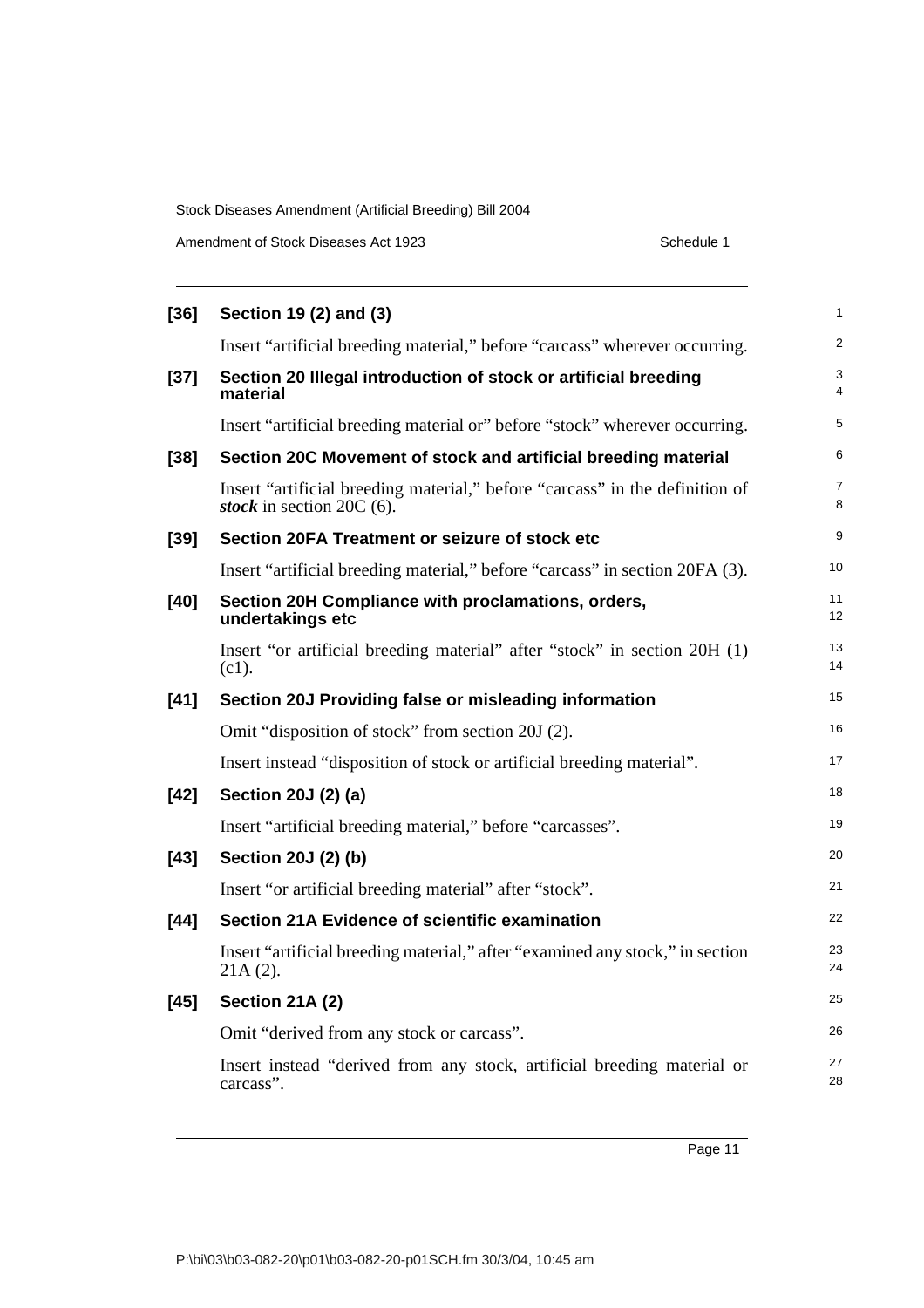| Amendment of Stock Diseases Act 1923<br>Schedule 1 |
|----------------------------------------------------|
|----------------------------------------------------|

| $[46]$ | Section 22A Protection from liability for providing information or<br>advice  | 1<br>$\overline{c}$ |  |
|--------|-------------------------------------------------------------------------------|---------------------|--|
|        | Insert "artificial breeding material," after "stock,".                        | 3                   |  |
| $[47]$ | <b>Section 23 Regulations</b>                                                 | 4                   |  |
|        | Insert "or artificial breeding material" after "stock" in section 23 (1) (a). | 5                   |  |
| $[48]$ | Section 23 (1) (b)                                                            | 6                   |  |
|        | Insert "or artificial breeding material" after "stock" wherever occurring.    | 7                   |  |
| $[49]$ | Section 23 (1) (e)                                                            | 8                   |  |
|        | Insert "or artificial breeding material" after "stock" wherever occurring.    | 9                   |  |
| $[50]$ | Section 23 (1) (f)                                                            | 10                  |  |
|        | Insert "artificial breeding material," after "stock,".                        | 11                  |  |
| $[51]$ | Section 23 (1) (k)                                                            |                     |  |
|        | Insert "or artificial breeding material" after "stock".                       | 13                  |  |
| $[52]$ | Section 23 (1) (I)                                                            | 14                  |  |
|        | Insert "or artificial breeding material" after "stock" wherever occurring.    | 15                  |  |
| $[53]$ | Section 23 (1) (o)                                                            | 16                  |  |
|        | Insert ", artificial breeding material" after "any stock".                    | 17                  |  |
| $[54]$ | Section 23 (1) (r)                                                            | 18                  |  |
|        | Insert "or artificial breeding material" after "stock" wherever occurring.    | 19                  |  |
| $[55]$ | Schedule 2 Savings, transitional and other provisions                         | 20                  |  |
|        | Insert at the end of clause $1(1)$ :                                          | 21                  |  |
|        | Stock Diseases Amendment (Artificial Breeding) Act 2004                       | 22                  |  |

Page 12

 $\ddot{\phantom{0}}$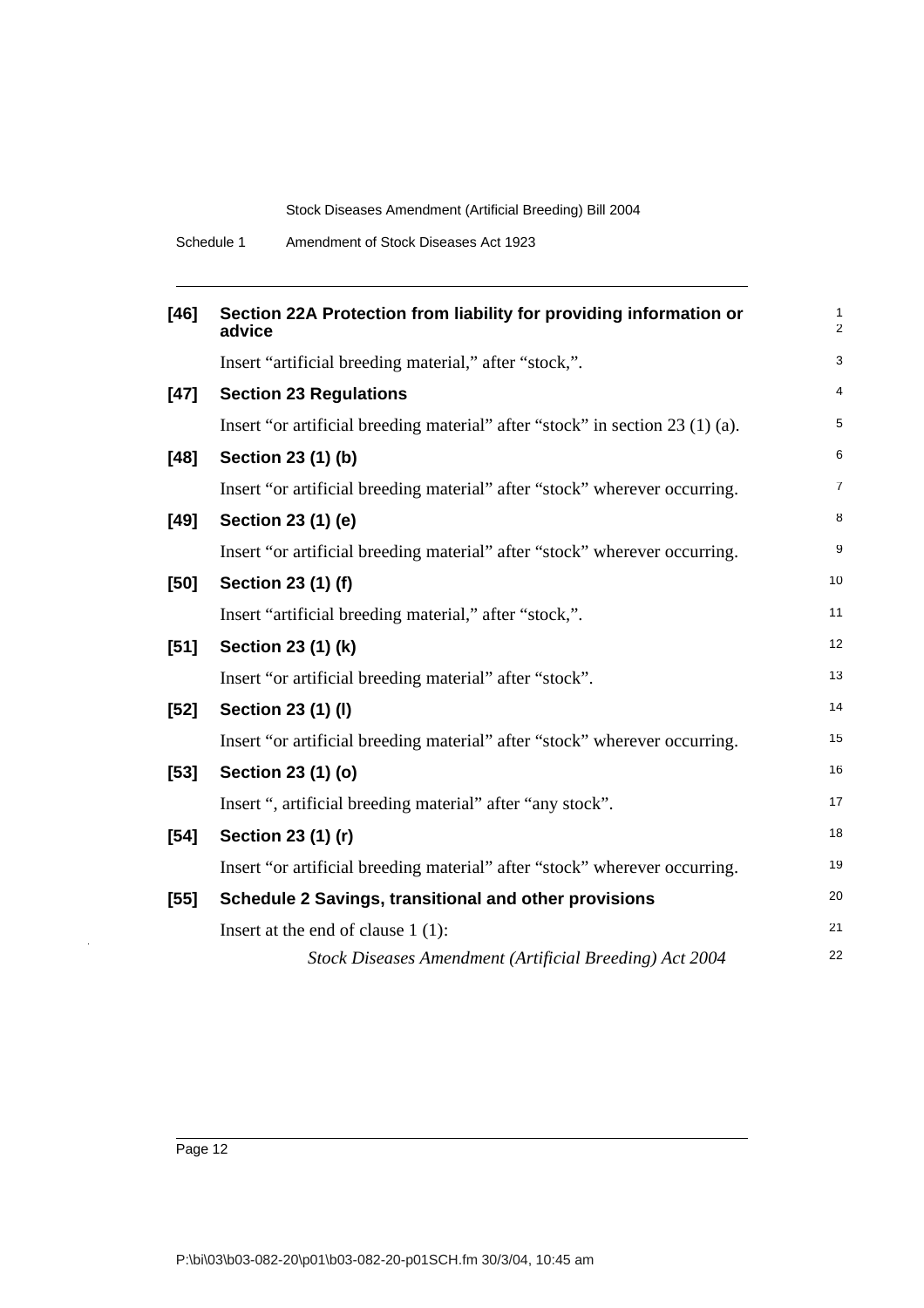Amendment of Stock Diseases Act 1923 Schedule 1

| [56] |        | <b>Schedule 2</b> |                                                                                                                                                                                                                                        | 1                          |
|------|--------|-------------------|----------------------------------------------------------------------------------------------------------------------------------------------------------------------------------------------------------------------------------------|----------------------------|
|      |        |                   | Insert at the end of the Schedule:                                                                                                                                                                                                     | $\overline{2}$             |
|      | Part 5 |                   | Provisions consequent on enactment of                                                                                                                                                                                                  | 3                          |
|      |        |                   | <b>Stock Diseases Amendment (Artificial</b>                                                                                                                                                                                            | $\overline{4}$             |
|      |        |                   | <b>Breeding) Act 2004</b>                                                                                                                                                                                                              | 5                          |
|      | 13     |                   | <b>Saving of proclamations</b>                                                                                                                                                                                                         | 6                          |
|      |        | (1)               | A proclamation in force under section 4 immediately before<br>the substitution of that section by the Stock Diseases<br>Amendment (Artificial Breeding) Act 2004 is taken to have<br>been made under that section as substituted.      | 7<br>8<br>9<br>10          |
|      |        | (2)               | Such a proclamation is taken to constitute a declaration under<br>section 4 (a) of a disease in stock, so as to distinguish it from<br>a proclamation under section 4 (b) of a disease in artificial<br>breeding material.             | 11<br>12<br>13<br>14       |
|      | 14     |                   | <b>Licences</b>                                                                                                                                                                                                                        | 15                         |
|      |        | (1)               | On the repeal of the <i>Stock</i> ( <i>Artificial Breeding</i> ) <i>Act 1985</i> , any<br>licence in force under that Act is cancelled.                                                                                                | 16<br>17                   |
|      |        | (2)               | Any fee paid in connection with the issue of such a licence is<br>not refundable, either in whole or in part.                                                                                                                          | 18<br>19                   |
|      |        | (3)               | A person who was the holder of a licence cancelled under this<br>clause must, if directed to do so in writing by the Director-<br>General, return the licence to the Director-General within the<br>period specified in the direction. | 20<br>21<br>22<br>23<br>24 |
|      |        |                   | Maximum penalty: 20 penalty units.                                                                                                                                                                                                     |                            |